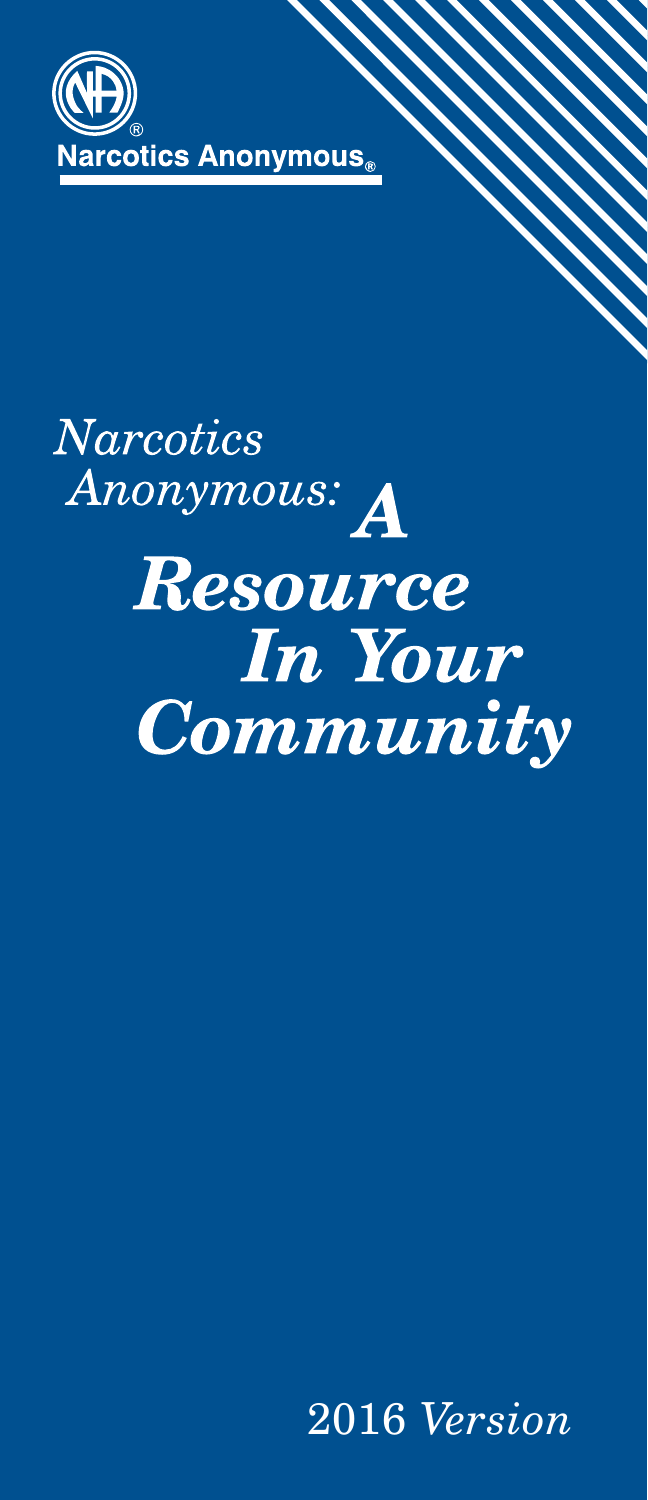#### Copyright © 1991, 1993 by Narcotics Anonymous World Services, Inc. All rights reserved

World Service Office PO Box 9999 Van Nuys, CA 91409 USA T 818.773.9999 F 818.700.0700 www.na.org

World Service Office–CANADA Mississauga, Ontario

World Service Office–EUROPE Brussels, Belgium Tel. +32/2/646 6012

World Service Office–IRAN Tehran, Iran www.na-iran.org



This is NA Conference-approved literature.



ISBN 978-1-55776-130-9 English 5/16

WSO Catalog Item No. EN-1604

## *A Resource In Your Community*

Narcotics Anonymous is a nonprofit, international, community-based organization for recovering addicts, which is active in over 139 countries. Narcotics Anonymous (NA) members learn from one another how to live drug-free and recover from the effects of addiction in their lives.

If you have considered recommending Narcotics Anonymous to someone who has a drug problem, you may have a few questions about our organization. This pamphlet is designed to answer those questions.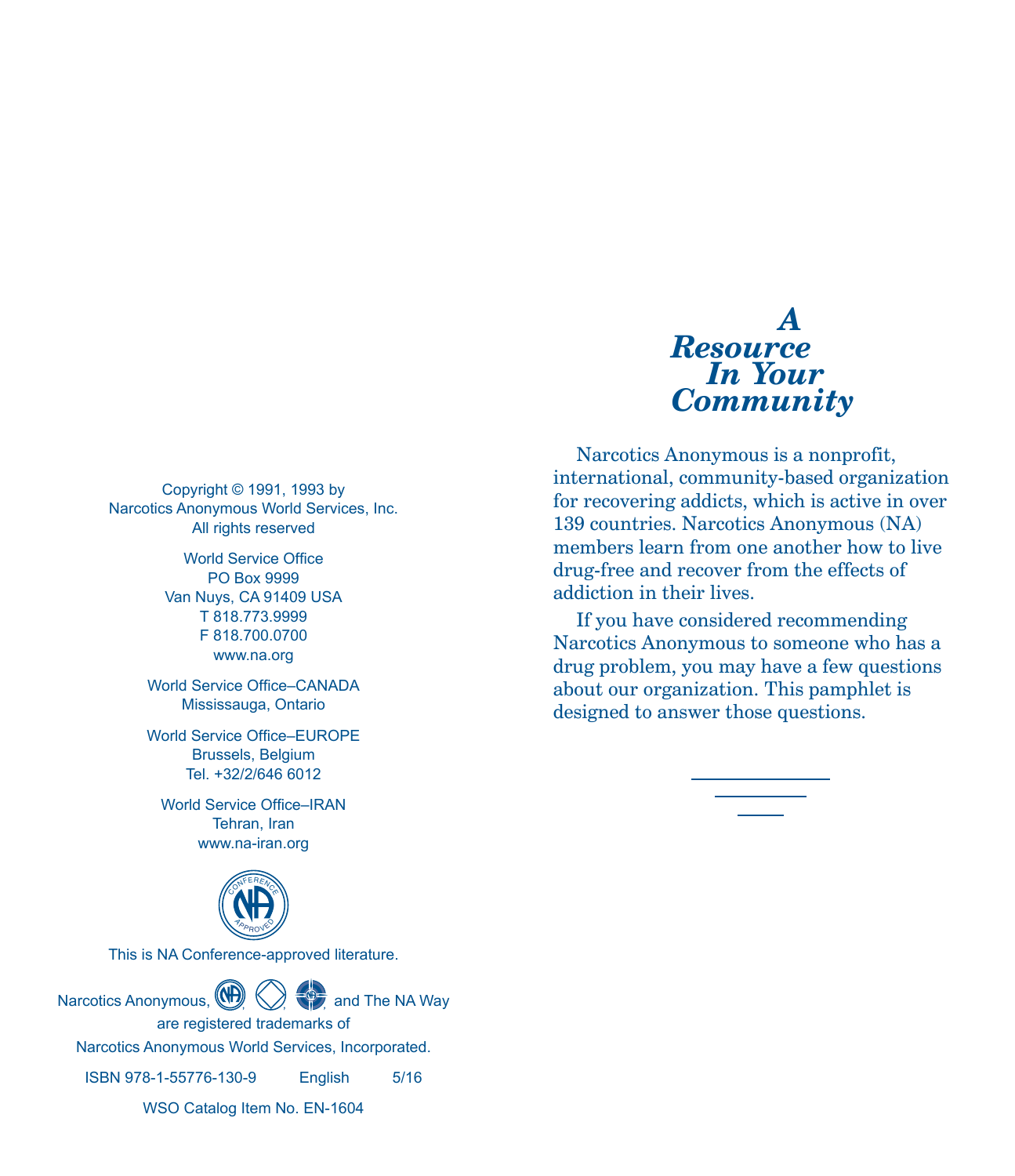### *Who are members of NA?*

Anyone who wants to stop using drugs may become a member of Narcotics Anonymous. Membership is not limited to addicts using any particular drug. Those who feel they may have a problem with drugs, legal or illegal, including alcohol, are welcome in NA. Recovery in NA focuses on the problem of addiction, not on any particular drug.

#### *Anonymity*

The basic premise of anonymity allows addicts to attend meetings without fear of legal or social repercussions. This is an important consideration for an addict thinking about going to a meeting for the first time. Anonymity also supports an atmosphere of equality in meetings. It helps insure that no individual's personality or circumstance will be considered more important than the message of recovery shared in NA.

#### *NA meetings*

NA's primary approach to recovery is its belief in the therapeutic value of one addict helping another. Members take part in NA meetings by talking about their experiences and recovery from drug addiction. NA meetings are informally structured, held in space rented by the group, and are led by members who take turns opening and closing the meeting. NA meetings and other services are funded entirely by member contributions and the sale of recovery literature. Financial contributions from non-members are not accepted.

Most NA meetings are held regularly at the same time and place each week, usually in a public facility. There are two basic types of meetings those that are open to the general public and those closed to the public (for addicts only). Meetings vary widely in format. Some formats are: participation, speaker, question and answer, topic discussion, and some have a combination of these formats. The function of any meeting is always the same: to provide a suitable and reliable environment for personal recovery.

#### *How does NA work?*

Addicts helping each other recover are the foundation of NA. Members meet regularly to talk about their experiences in recovery. More experienced members (known as *sponsors*) work individually with newer members.

The core of the NA program is the Twelve Steps. These "steps" are a set of guidelines outlining a practical approach to recovery. By following these guidelines and working closely with other members, addicts learn to stop using drugs and face the challenges of daily living.

Narcotics Anonymous is not a religious organization and does not mandate any particular belief system. It does teach basic spiritual principles such as honesty, openmindedness, faith, willingness, and humility that may be applied in everyday life. The specific practical application of spiritual principles is determined by each individual. Recovery in NA is not a miracle cure that happens within a given period of time. It is a process, ongoing and personal. Members make an individual decision to join and recover at their own pace.

#### *Rate of growth*

Since no attendance records are kept, it is difficult to estimate what percentages of those who come to Narcotics Anonymous ultimately achieve long-term abstinence. The only sure indicator of our success is the rapid growth in the number of Narcotics Anonymous groups over the last several years and the rapid spread of Narcotics Anonymous outside North America.

In 1978, we had fewer than 200 registered groups in three countries; in 1982, eleven countries had 1,200 groups; in 1993, 60 countries had over 13,000 groups holding over 19,000 meetings; in 2002, 108 countries had over 20,000 groups holding over 30,000 meetings; in April 2008, 130 countries had over 50,000 weekly meetings; as of April 2016, it is estimated that there are nearly 67,000 weekly meetings in 139 countries.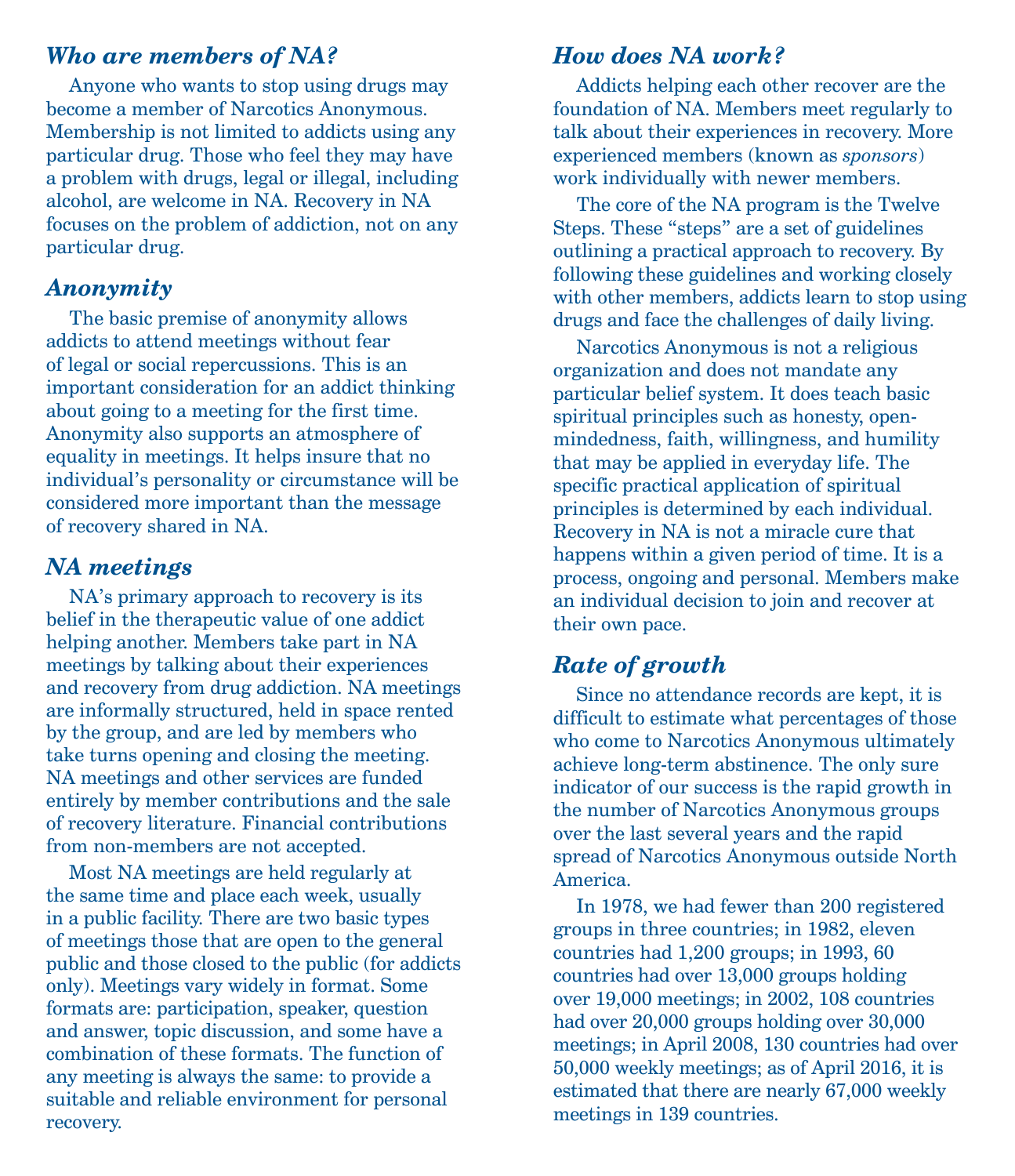#### *NA survey results*

The following demographic information was gathered from a survey completed by almost 23,000 NA members. The survey was made available at the 2015 World Convention of NA in Rio de Janeiro, Brazil, in our international journal, *The NA Way Magazine*, and on our website:

#### *Age*

- 1% of the respondents were under 20
- 11% were between 21 and 30 years old
- 21% were between 31 and 40 years old
- 24% were between 41 and 50 years
- 29% were between 51 and 60 years
- 14% were over 60 years old

#### *Men/Women*

59% of the respondents were male

41% of the respondents were female

In 2013 NAWS Membership Survey, our gender breakdown was 43% female and 57% male.

#### *How survey respondents found Narcotics Anonymous*

*(Respondents could check more than one answer; only the top six choices are listed)*

- 46% introduced through treatment/ counseling centers
- 43% introduced through another NA member
- 31% introduced through a family member
- 14% introduced through NA service effort
- 13% introduced through NA literature

#### *Ethnic Diversity*

The ethnic diversity of our membership seems to be representative of the geographic location. However 2015 survey was made available at WCNA in Brazil, in our international journal, *The NA Way Magazine*, and on our website. When this survey

was conducted, 74% of respondents were Caucasian, 11% were African-American, 6% were Hispanic, 4% identified as multiracial, 3% were Asian, and 2% were other. In 2013 in Philadelphia, Pennsylvania, 76% of respondents were Caucasian, 13% were African-American, 5% were Hispanic, 3% multiracial and 3% were other.

#### *NA in the community*

Volunteer committees of NA members are formed to coordinate many services within the community. NA accepts no financial contributions from non-members, has no professional counselors and maintains no clinics or residential facilities. Below is a list of services that NA may offer.

**Community Awareness Meetings** may be conducted by NA members to inform the community of the existence of Narcotics Anonymous and its available services.

**Health Fairs and Conferences** are events conducted by professional organizations at which NA may have a display booth and/or presents information at a workshop.

**Presentations** are often provided to churches, parole officers, judges, counselors, nurses, doctors, and schools, among others, for information purposes.

**Public Service Announcements** can provide information about NA distributed to the public via the media (press, radio, television, billboards, bus signs, and posters).

**Phoneline Services** may provide local meeting information and general information about NA.

**Meeting Lists**, which are locally produced schedules that contain times of and locations for meetings in the community are generally available.